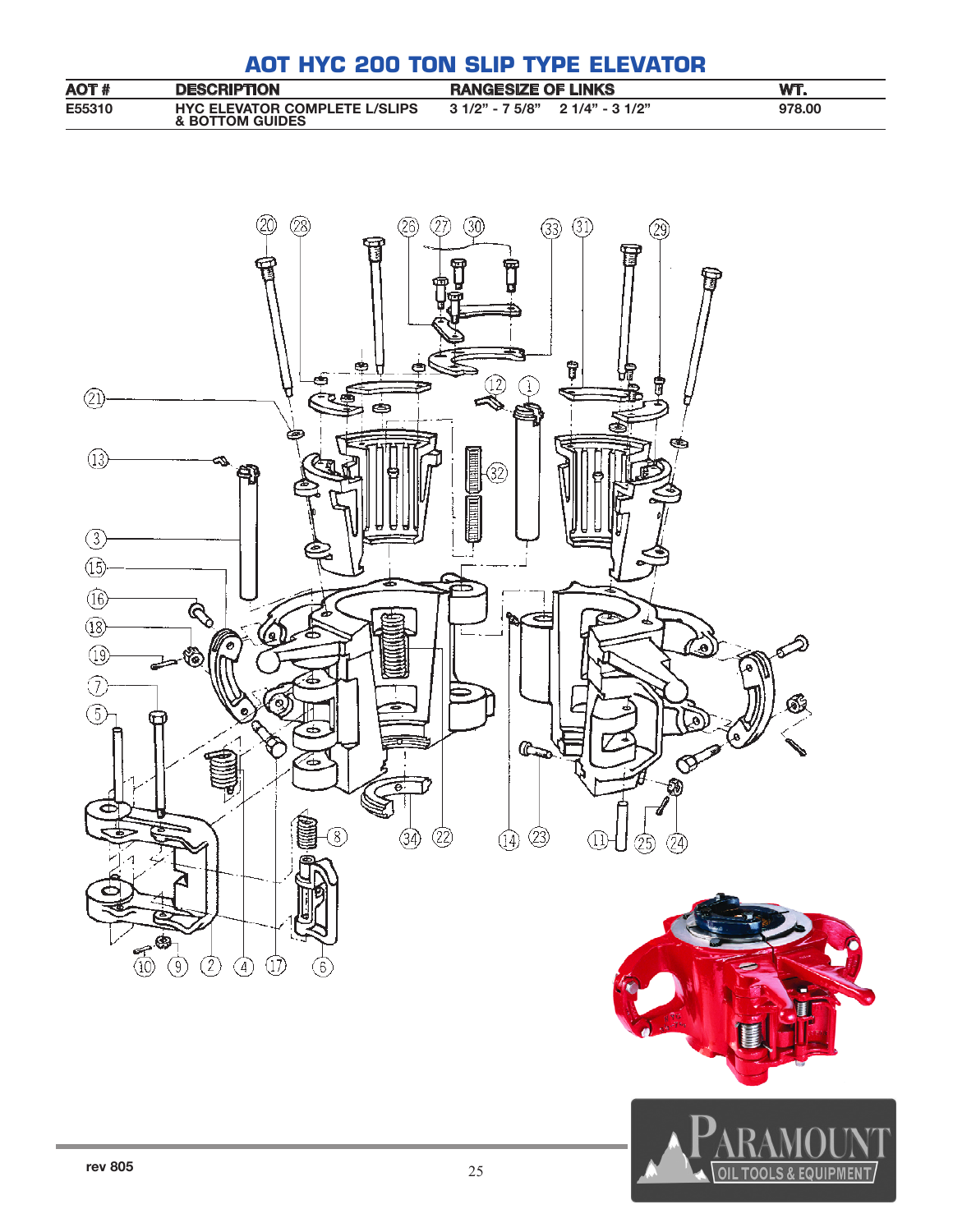#### **HYC SLIP ASSEMBLIES**

| AOT#     | <b>DESCRIPTION</b>                               | WT. |
|----------|--------------------------------------------------|-----|
| E70009   | 7 5/8" X 7 5/8" HYC SLIP ASSY.                   | 216 |
| E55515   | 7" X 7" HYC SLIP ASSY.                           | 224 |
| E55514   | 7" X 6 5/8" HYC SLIP ASSY.                       | 227 |
| E55513   | 5 1/2" X 5 1/2" HYC SLIP ASSY.                   | 243 |
| E55512   | 5 1/2" X 5" HYC SLIP ASSY.                       | 253 |
| E55511   | 4 1/2" X 4 1/2" HYC SLIP ASSY.                   | 265 |
| E55510   | 4 1/2" X 4" HYC SLIP ASSY.                       | 268 |
| E55509   | 4 1/2" X 3 1/2" HYC SLIP ASSY.                   | 274 |
| E55305-1 | 7 5/8" HYC SLIP SEGMENTS ONLY (MATCHED SET OF 4) | 176 |
| E55305   | 7" HYC SLIP SEGMENTS ONLY (MATCHED SET OF 4)     | 184 |
| E55304   | 5 1/2" HYC SLIP SEGMENTS ONLY (MATCHED SET OF4)  | 200 |
| E55303   | 4 1/2" HYC SLIP SEGMENTS ONLY (MATCHED SET OF 4) | 212 |

## **HYC REPLACEMENT PARTS**

| <b>AOT#</b> | <b>ITEM#</b> | <b>DESCRIPTION</b>                    | **SPARES                | # REQ.                  | WT.   |
|-------------|--------------|---------------------------------------|-------------------------|-------------------------|-------|
| E55311      | 1            | <b>HINGE PIN</b>                      |                         | 1                       | 25.00 |
| E55503      | $\mathbf{2}$ | <b>LATCH</b>                          |                         | 1                       | 47.00 |
| E55312      | 3            | <b>LATCH PIN</b>                      |                         | 1                       | 9.00  |
| E34909      | 4            | <b>LATCH SPRING</b>                   | $\overline{2}$          | 1                       | 1.50  |
| E13185      | 5            | <b>LATCH SPRING STOP</b>              |                         | 1                       | .25   |
| E13152      | 6            | <b>LATCH LOCK</b>                     | 1                       | 1                       | 4.00  |
| E15101      | 7            | <b>LATCH LOCK BOLT</b>                | 1                       | 1                       | .75   |
| E13188      | 8            | <b>LATCH LOCK SPRING</b>              | $\overline{\mathbf{c}}$ | 1                       | .25   |
| E8150       | 9            | <b>LATCH LOCK BOLT NUT</b>            | 1                       | 1                       | .25   |
| E939672-19  | 10           | <b>COTTER PIN</b>                     | 1                       | 1                       | .10   |
| E13190      | 11           | <b>DOOR LUG PIN</b>                   |                         | 1                       | .65   |
| E55504      | 12           | <b>HINGE PIN RETAINER</b>             |                         | 1                       | .35   |
| E55505      | 13           | <b>LATCH PIN RETAINER</b>             |                         | 1                       | .20   |
| E940308-1   | 14           | <b>GREASE FITTING</b>                 |                         | 1                       | .10   |
| E9519       | 15           | <b>LINK BLOCK</b>                     |                         | $\overline{\mathbf{c}}$ | 5.50  |
| E8151       | 16           | UPPER LINK BLOCK BOLT, NUT, & COT.    | $\overline{2}$          | $\overline{2}$          | .50   |
| E8145       | 17           | <b>LINK BLOCK BOLT</b>                | $\mathbf{2}$            | $\overline{\mathbf{c}}$ | 1.19  |
| E8150       | 18           | <b>LINK BLOCK NUT</b>                 | $\overline{\mathbf{c}}$ | $\overline{\mathbf{c}}$ | .25   |
| E939672-19  | 19           | <b>COTTER PIN</b>                     | $\mathbf{2}$            | $\mathbf{2}$            | .10   |
| E24076      | 20           | <b>SLIP BOLT</b>                      | 4                       | 4                       | 1.00  |
| E939354-6   | 21           | <b>LOCKWASHER</b>                     | 4                       | 4                       | .25   |
| E945044-2   | 22           | <b>SLIP SPRING</b>                    | 8                       | 4                       | .35   |
| E55508      | 23           | <b>GUIDE PLATE SCREW</b>              | 8                       | 4                       | .26   |
| E939484-5   | 24           | <b>GUIDE PLATE NUT</b>                | 8                       | 4                       | .03   |
| E939672-17  | 25           | <b>COTTER PIN</b>                     | 8                       | 4                       | .10   |
| E30216      | 26           | SETTING RING RETAINER (3 1/2" - 7")   | $\mathbf{2}$            | $\overline{2}$          | .25   |
| E70147      | 26           | <b>SETTING RING RETAINER (7 5/8")</b> | $\mathbf{2}$            | $\overline{\mathbf{c}}$ | .30   |
| E55501      | 27           | <b>SHOULDER SCREW</b>                 | 8                       | 4                       | .41   |
| E55502      | 28           | <b>RUBBER BUSHING</b>                 | 8                       | 4                       | .04   |
| E941286-73  | 29           | <b>INSERT RETAINER SCREW</b>          | 4                       | 4                       | .08   |
| E947879     | 30           | <b>LOCK WIRE</b>                      |                         | A/R                     | .01   |
| E70011      | 31           | <b>7 5/8" INSERT RETAINER</b>         |                         | 4                       | 1.85  |
| E30230      | 31           | <b>7" INSERT RETAINER</b>             |                         | 4                       | 2.00  |
| E30227      | 31           | <b>6 5/8" INSERT RETAINER</b>         |                         | 4                       | 2.00  |
| E30224      | 31           | 5 1/2" INSERT RETAINER                |                         | 4                       | 2.50  |
| E30221      | 31           | <b>5" INSERT RETAINER</b>             |                         | 4                       | 2.25  |
| E30214      | 31           | 4 1/2" - 3 1/2" INSERT RETAINER       |                         | 4                       | 2.50  |

1 YEAR SPARES, FOR 2 YEARS SPARES ADD 1 EA. OF \* THESE ITEMS